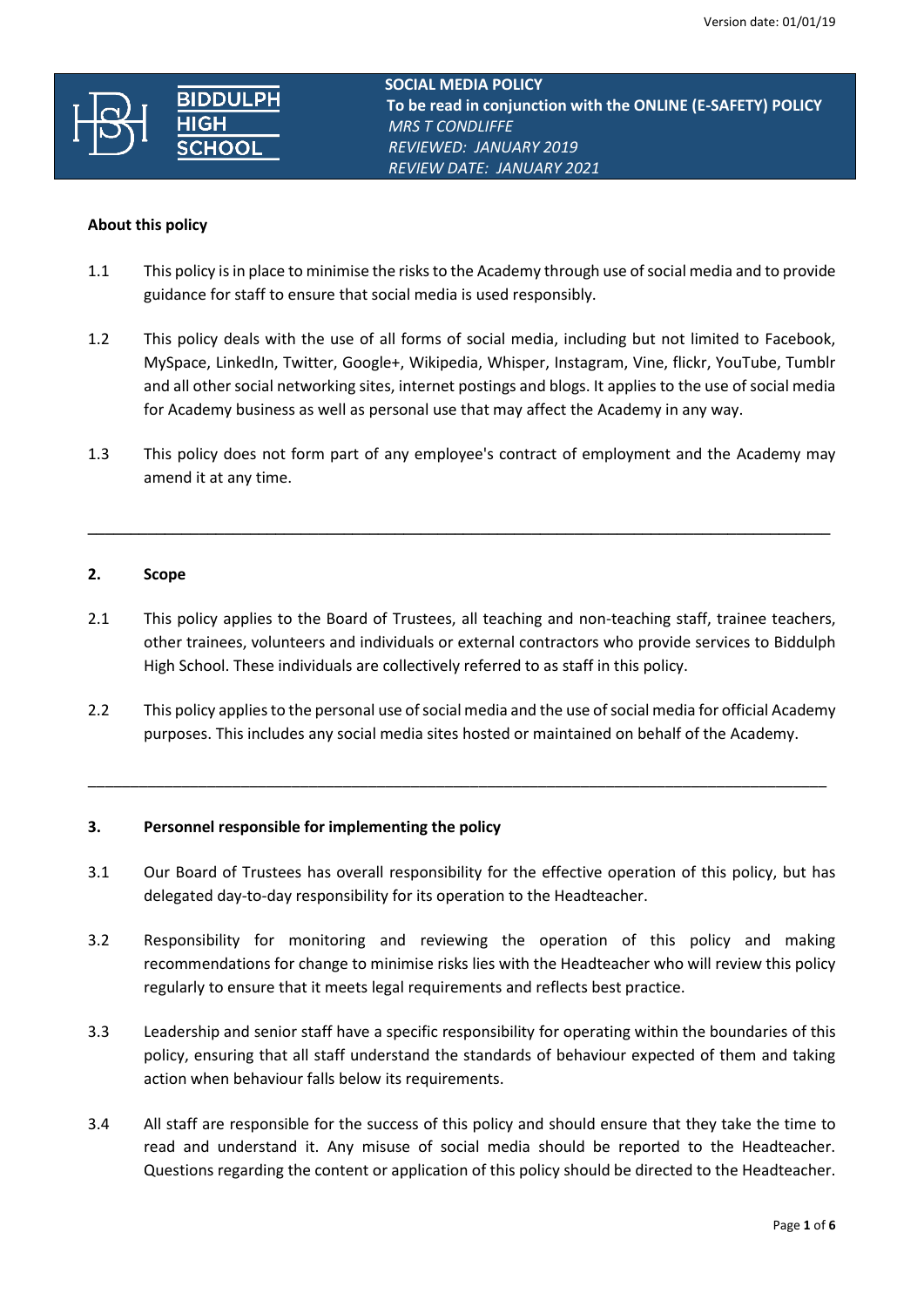## **4. Compliance with related policies and agreements**

- 4.1 Social media should never be used in a way that breaches any of the Academy's other policies. If an internet post would breach any of the Academy's policies in another forum, it will also breach them in an online forum. For example, staff are prohibited from using social media to:
	- (a) breach the Academy's Information and Communications Systems Policy;
	- (b) breach the Academy's obligations with respect to the rules of relevant regulatory bodies;
	- (c) breach any obligations contained in those policies relating to confidentiality;
	- (d) breach the Academy's Disciplinary Policy or procedures;
	- (e) harass or bully other staff in any way;
	- (f) unlawfully discriminate against other staff or third parties;
	- (g) breach the Academy's Data Protection Policy (for example, never disclose personal information about a colleague online); or
	- (h) breach any other laws or regulatory requirements.
- 4.2 Staff should never provide references for other individuals on social or professional networking sites, as such references, positive and negative, can be attributed to the Academy and create legal liability for both the author of the reference and the Academy.
- 4.3 Staff who breach any of the above policies will be subject to disciplinary action up to and including termination of employment.

\_\_\_\_\_\_\_\_\_\_\_\_\_\_\_\_\_\_\_\_\_\_\_\_\_\_\_\_\_\_\_\_\_\_\_\_\_\_\_\_\_\_\_\_\_\_\_\_\_\_\_\_\_\_\_\_\_\_\_\_\_\_\_\_\_\_\_\_\_\_\_\_\_\_\_\_\_\_\_\_\_\_\_\_\_\_\_

# **5. Data protection**

- 5.1 All staff are bound by a duty of confidentiality in relation to information obtained during the course of their employment. Biddulph High School is committed to protecting the confidentiality of information covered by the Data Protection Act 1998. This will include (but is not limited to):
	- (a) Student information/data;
	- (b) Staff records; and
	- (c) Commercially sensitive information relating to the Academy.

# **6. Personal use of social media**

6.1 Personal use of social media is never permitted during working hours or by means of the Academy's computers, networks and other IT resources and communications systems. If you are using Social Media during your lunch break it must be off site.

**\_\_\_\_\_\_\_\_\_\_\_\_\_\_\_\_\_\_\_\_\_\_\_\_\_\_\_\_\_\_\_\_\_\_\_\_\_\_\_\_\_\_\_\_\_\_\_\_\_\_\_\_\_\_\_\_\_\_\_\_\_\_\_\_\_\_\_\_\_\_\_\_\_\_\_\_\_\_\_\_\_\_\_\_\_\_\_**

- 6.2 Staff should at all times keep their personal use of social media separate from their professional use of social media (where use of social media on behalf of the Academy is permitted under this policy).
- 6.3 When using any personal social media sites, staff must not: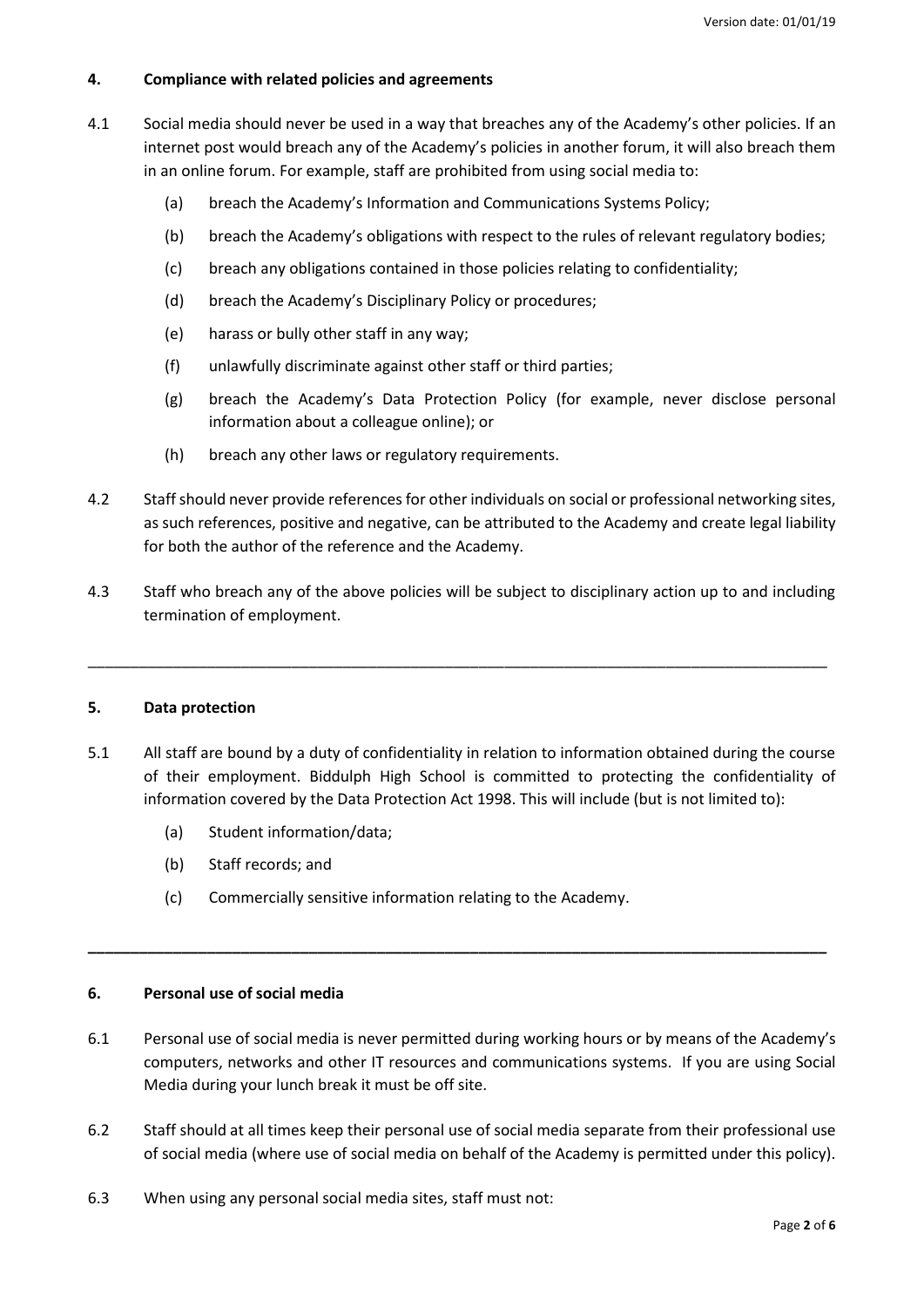- (a) identify themselves as employees of the Academy;
- (b) contact students from the Academy or any other school (unless the student is a family member and the member of staff does not pass on any confidential information gained during the course of their employment to that family member);
- (c) contact members of a student's family;
- (d) accept a friend request from a current student, an ex-student under age 21 or a member of a student/ex-student's family; If an ex student is over 21 and has a sibling in school then staff should NOT accept a friend request
- (e) post any details or information obtained during the course of their employment with the Academy;
- (f) post any photographs, videos or any other type of image of students, in particular students wearing their Academy uniform;
- (g) post any photographs, videos or other type of image of other staff members wearing clothing that could be associated with the Academy;
- (h) post any photographs, videos or any other type of image of the building or premises
- (i) post the contact details of the Academy on any personal social media papers;
- (j) link any official contact details or Academy email addresses to their personal online social media accounts or use these addresses to communicate;
- (k) use part copies of any logos or brands linked to the Academy;
- (l) put themselves in a situation where there is conflict between their personal interests and the interests of the Academy and
- (m) post anything on their personal social media sites which could bring the Academy into disrepute.
- 6.4 Staff must report any communications received from students, ex-students or family members of students on their personal social media site to the Headteacher.
- 6.5 Staff must not edit online encyclopaedias such as Wikipedia in a personal capacity whilst at work using IT equipment owned by the Academy

**\_\_\_\_\_\_\_\_\_\_\_\_\_\_\_\_\_\_\_\_\_\_\_\_\_\_\_\_\_\_\_\_\_\_\_\_\_\_\_\_\_\_\_\_\_\_\_\_\_\_\_\_\_\_\_\_\_\_\_\_\_\_\_\_\_\_\_\_\_\_\_\_\_\_\_\_\_\_\_\_\_\_\_\_\_\_\_**

## **7. Prohibited use**

- 7.1 Staff must avoid making any social media communications that could damage the Academy's interests or reputation, even indirectly.
- 7.2 Staff must not use social media to defame or disparage the Academy, its staff or any third party; to harass, bully or unlawfully discriminate against staff or third parties; to make false or misleading statements; or to impersonate colleagues or third parties or publish any content which may result in a claim for defamation, discrimination, breaches of copyright, data protection or any other claim(s) for damages.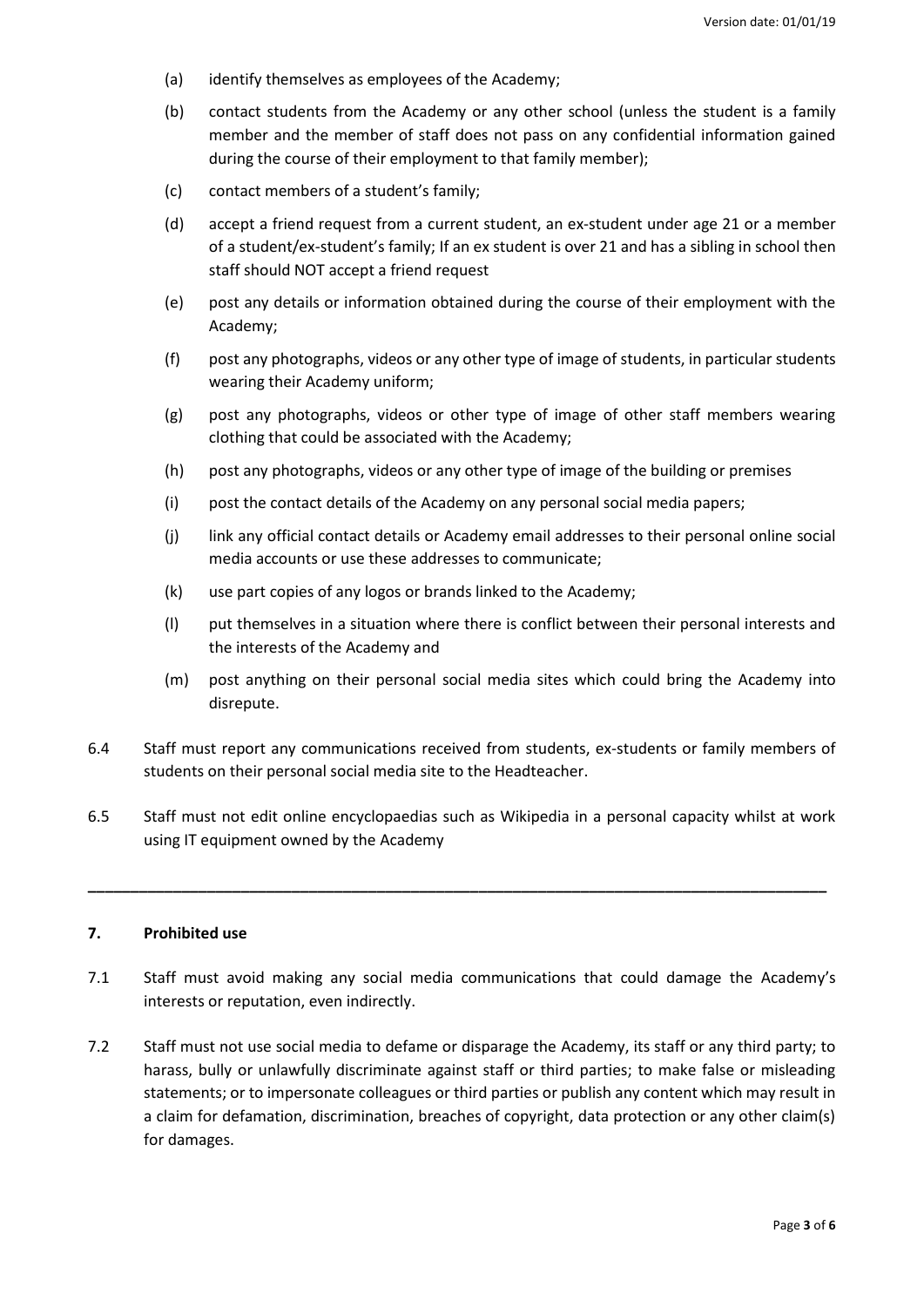- <span id="page-3-0"></span>7.3 Staff must not express opinions on the Academy's behalf via social media, unless expressly authorised to do so by the Headteacher. Staff may be required to undergo training in order to obtain such authorisation.
- 7.4 Staff must not post comments about sensitive topics, such as the Academy's performance, or do anything to jeopardise its confidential information or intellectual property on any social media sites.

\_\_\_\_\_\_\_\_\_\_\_\_\_\_\_\_\_\_\_\_\_\_\_\_\_\_\_\_\_\_\_\_\_\_\_\_\_\_\_\_\_\_\_\_\_\_\_\_\_\_\_\_\_\_\_\_\_\_\_\_\_\_\_\_\_\_\_\_\_\_\_\_\_\_\_\_\_\_\_\_\_\_\_\_\_\_\_

7.5 Staff must report any misuse of social media to the Headteacher.

# **8. Use of social media on behalf of Biddulph High School**

- 8.1 Any use of social media on behalf of the Academy must be approved by the Headteacher. Staff may be required to undergo training before they use social media on behalf of the Academy or certain requirements and restrictions may be imposed with regard to the use of social media.
- 8.2 Staff must not create social media accounts including Twitter on behalf of the Academy without obtaining prior approval to do so from the Headteacher.
- 8.3 Any use of social media on behalf of the Academy must be in accordance with the rules and regulations of the social media service provider, particularly with regards to minimum age requirements.
- 8.4 Staff members must act in the best interests of the Academy, its staff and its students when using social media and must not post anything online which could be interpreted as being discriminatory, derogatory, defamatory or abusive, or would otherwise cause the reputation of the Academy to be damaged. A disclaimer must be added to the account stating "All Views are My Own."
- 8.5 Any communications on behalf of the Academy using social media must be made from an official social media account.
- 8.6 If a member of staff is contacted for comments about the Academy for publication anywhere, including in any social media outlet, they must direct the enquiry to the Headteacher and must not respond without written approval.
- 8.7 Staff must not represent their personal views as those of the Academy when using social media on behalf of the Academy.

\_\_\_\_\_\_\_\_\_\_\_\_\_\_\_\_\_\_\_\_\_\_\_\_\_\_\_\_\_\_\_\_\_\_\_\_\_\_\_\_\_\_\_\_\_\_\_\_\_\_\_\_\_\_\_\_\_\_\_\_\_\_\_\_\_\_\_\_\_\_\_\_\_\_\_\_\_\_\_\_\_\_\_\_\_\_\_

#### **9. Guidelines for responsible use of social media**

- 9.1 Staff should:
	- (a) keep all personal log-in information and passwords confidential. Staff are advised not to disclose personal contact information on any social media site;
	- (b) set their privacy settings to the highest possible levels on all personal social media sites; and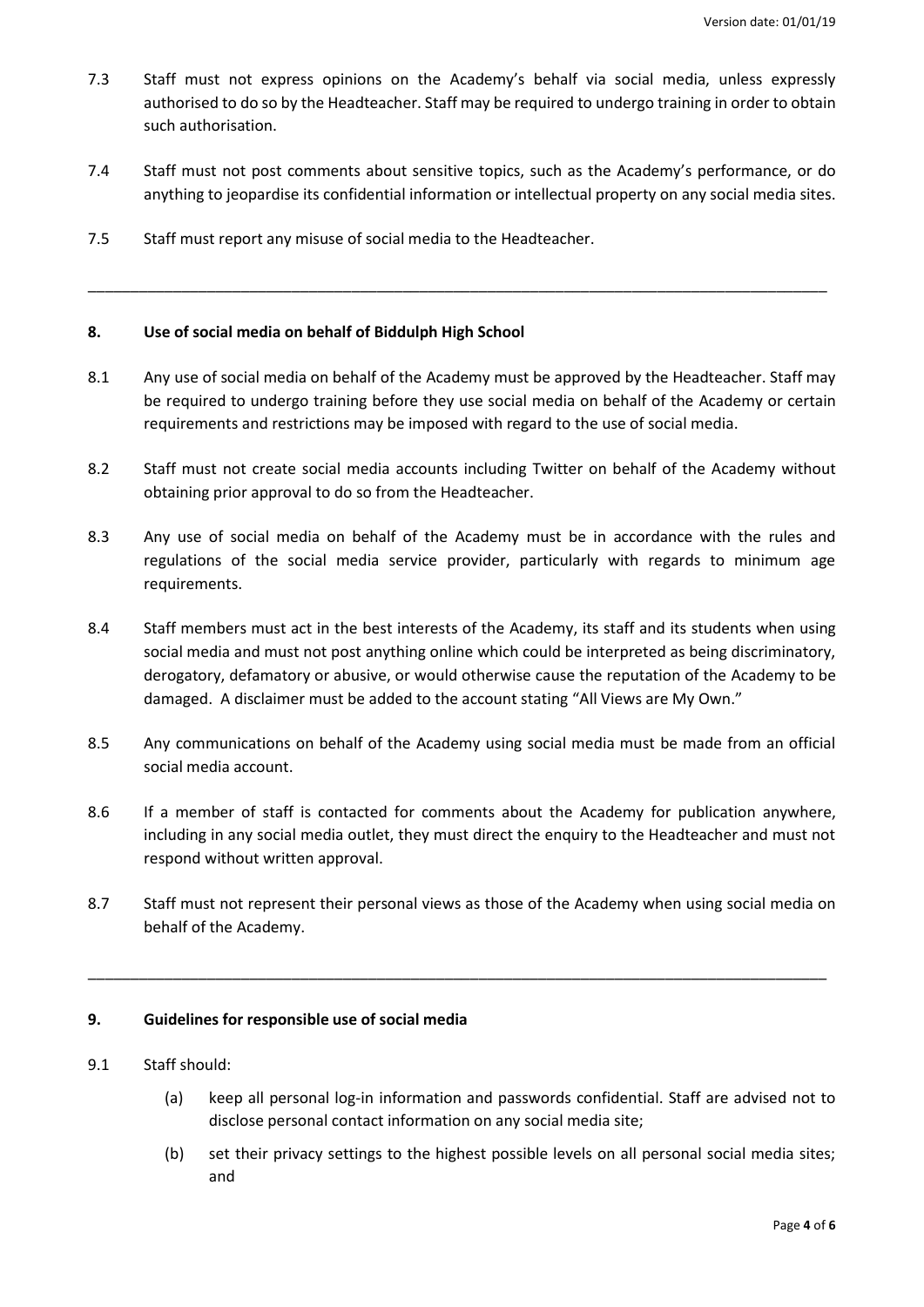- (c) be respectful to others when making any statement on social media and be aware that they are personally responsible for all communications which will be published on the internet for anyone to see.
- 9.2 If a member of staff discloses their affiliation with the Academy on their profile or in any social media postings, they must state that their views do not represent those of the Academy (unless they are authorised to speak on behalf of the Academy as set out in paragrap[h 7.3\)](#page-3-0) e.g. All Views Are My Own.
- 9.3 Staff should also ensure that their profile and any content they post is consistent with the professional image they present to students and colleagues.
- 9.4 If a member of staff is uncertain or concerned about the appropriateness of any statement or posting, they must refrain from posting it until they have discussed it with the Headteacher.
- 9.5 If a member of staff sees social media content that disparages or reflects poorly on the Academy, they should contact the Headteacher.

\_\_\_\_\_\_\_\_\_\_\_\_\_\_\_\_\_\_\_\_\_\_\_\_\_\_\_\_\_\_\_\_\_\_\_\_\_\_\_\_\_\_\_\_\_\_\_\_\_\_\_\_\_\_\_\_\_\_\_\_\_\_\_\_\_\_\_\_\_\_\_\_\_\_\_\_\_\_\_\_\_\_\_\_\_\_\_

### **10. Monitoring**

10.1 The Academy reserves the right to monitor, intercept and review, without further notice, staff activities using its IT resources and communications systems, including but not limited to social media postings and activities, to ensure that its rules are being complied with and for legitimate business purposes and staff consent to such monitoring by their use of such resources and systems.

\_\_\_\_\_\_\_\_\_\_\_\_\_\_\_\_\_\_\_\_\_\_\_\_\_\_\_\_\_\_\_\_\_\_\_\_\_\_\_\_\_\_\_\_\_\_\_\_\_\_\_\_\_\_\_\_\_\_\_\_\_\_\_\_\_\_\_\_\_\_\_\_\_\_\_\_\_\_\_\_\_\_\_\_\_\_\_

#### **11. Recruitment**

Biddulph High School reserves the right to use internet searches to perform due diligence on candidates in the course of recruitment. Where it does this, the Academy will act in accordance with its data protection and equal opportunities obligations.

### **12. Breach of this policy**

12.1 Breach of this policy may result in disciplinary action up to and including dismissal. Any member of staff suspected of committing a breach of this policy will be required to co-operate with the Academy's investigation, which may involve handing over relevant passwords and login details.

\_\_\_\_\_\_\_\_\_\_\_\_\_\_\_\_\_\_\_\_\_\_\_\_\_\_\_\_\_\_\_\_\_\_\_\_\_\_\_\_\_\_\_\_\_\_\_\_\_\_\_\_\_\_\_\_\_\_\_\_\_\_\_\_\_\_\_\_\_\_\_\_\_\_\_\_\_\_\_\_\_\_\_\_\_\_\_

- 12.2 Staff may be required to remove any social media content that the Academy considers to constitute a breach of this policy. Failure to comply with such a request may in itself result in disciplinary action.
- 12.3 Any providers contracted by the Academy must inform the Headteacher immediately if a breach of this policy comes to light so that appropriate action can be taken to limit any reputational damage to Biddulph High School and to protect any confidential information. If further action is necessary in